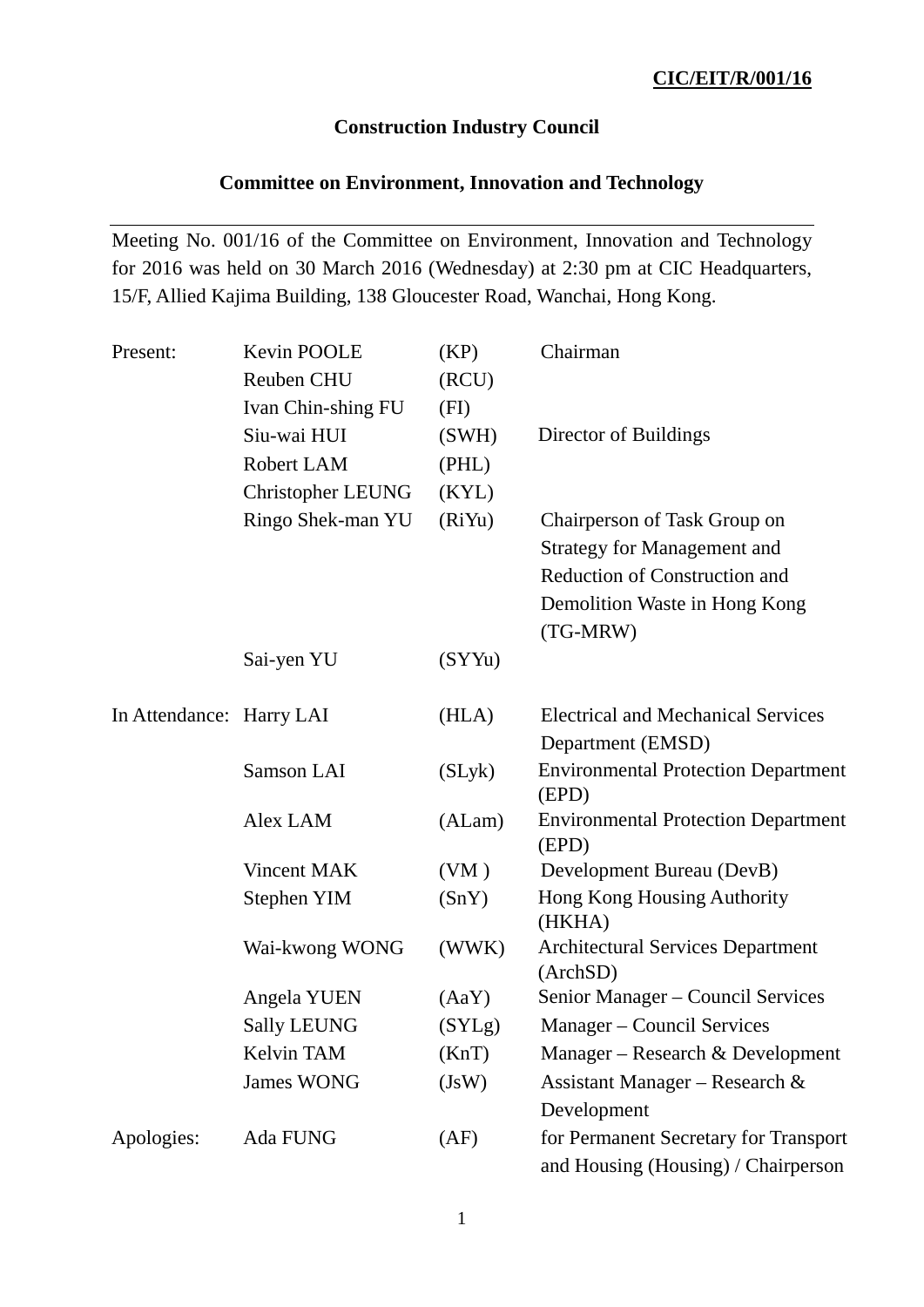of Working Group on Roadmap for BIM Implementation

| (SLI)              |
|--------------------|
| (KM)               |
| (PSJ)              |
| (T <sub>Le</sub> ) |
|                    |

**Environmental Protection** Development (EPD)

#### **PROGRESS REPORT**

#### **Action**

New Members were introduced at the beginning of the meeting.

# 1.1 **Confirmation of the Progress Report of the Com-EIT Meeting No. 004/15 held on 12 November 2015**

Members took note of Progress Report CIC/EIT/R/004/15 and confirmed the Progress Report of the last meeting held on Thursday,  $12^{th}$  November 2015.

## 1.2 **Matters Arising from the Previous Meeting**

SYLg updated the following 3 matters:

- Agenda item 4.3 Regarding the Progress Update on the Task Force on Schematic Design for Application of RFID, GPS and Sensor Technology in Monitoring the Movement of Construction Waste, details were reported under Agenda Item 1.3 and Representative from EP gave a report under AOB item.
- Agenda item 4.5 Regarding the Assignment Brief of the Consultancy Services on Strategy for Management and Reduction of Construction & Demolition (C&D) Waste in Hong Kong, it were reported under Agenda Item 1.5.
- Agenda item 4.9 In the last meeting, it was agreed to invite Hong Kong Green Building Council (HKGBC) to have regular progress update for the upcoming years. HKGBC was suggested as a Co-opted Member of Com-EIT in the new session.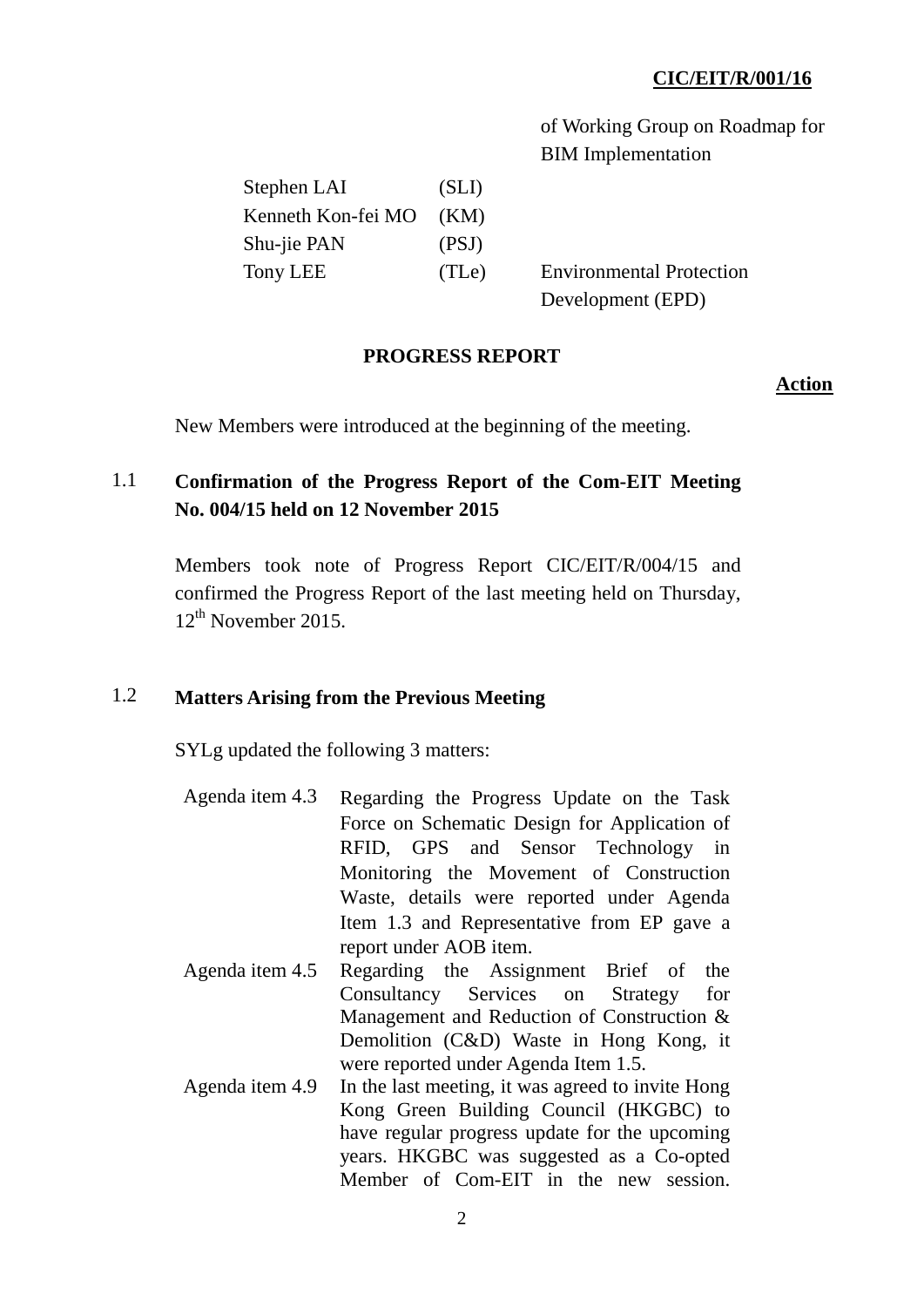#### **Action**

Details were reported under Agenda Item 1.4.

# 1.3 **Restructure of Task Forces (TFs), Task Groups (TGs) and Working Group (WG) under Com-EIT**

AaY briefed Members on the paper CIC/EIT/P/001/16 regarding "Restructure of Task Forces, Task Groups and Working Group under Com-EIT".

To facilitate the planning of coming years and implementation for the relevant recommendations stated in the Interim Report 'Building for a Better Future – Vision 2030' for the Hong Kong Construction Industry, resources re-allocation is necessary to fulfil the role of Com-EIT for promoting environmental protection and sustainable development in the construction industry in a more effective way.

The existing 2 TFs, 3 TGs and WG under Com-EIT were proposed to re-structure into 3 TFs and some inactive TFs were suggested to dissolve.

After restructured, the proposed 3 TFs are summarised below:

- a) Task Force on Strategy for Management and Reduction of Construction and Demolition Waste in Hong Kong;
- b) Task Force on Roadmap for BIM Implementation; and
- c) Task Force on Establishment of Industry Standard for BIM Implementation

After deliberations, Members endorsed the proposed restructure of TFs, TGs and WG under Com-EIT.

## 1.4 **Nomination of Co-opted Members for the Com-EIT 2016-2018**

AaY briefed Members on the paper CIC/EIT/P/002/16 regarding "Nomination of Co-opted Members for the Com-EI 2016-2018". The term of office of the Co-opted Members in the last session would end on 31<sup>st</sup> January 2016 and the Committee on Environment, Innovation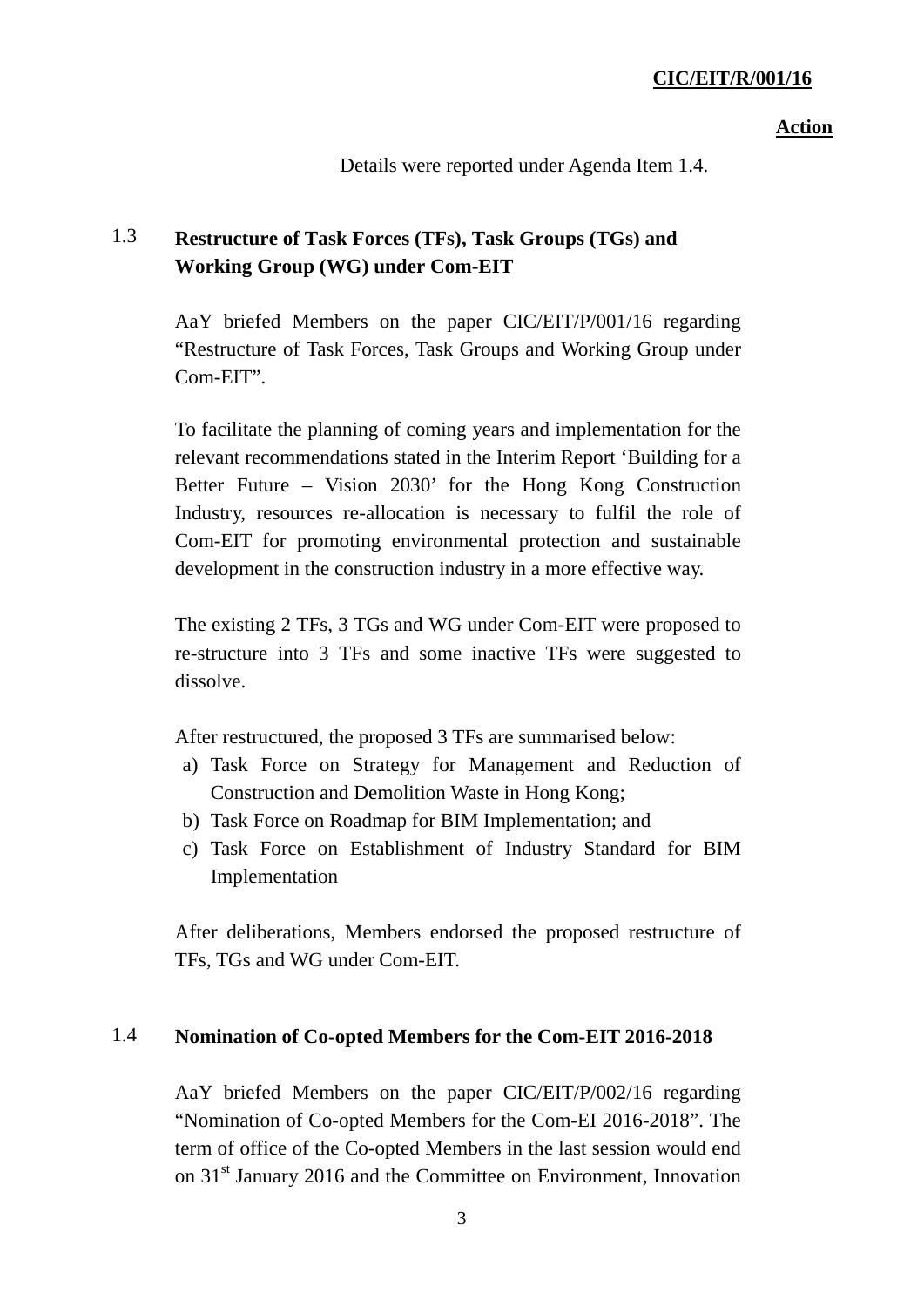## **Action**

and Technology (Com-EIT) should discuss and determine the list of Co-opted Members for the new Session (to be appointed until  $31<sup>st</sup>$ January 2018).

After deliberations, Members endorsed the proposed list of Co-opted Members for the Com-EIT 2016-2018 with inclusion of representative from HKGBC and addition of representatives from Architectural Services Department (ASD) and Electrical and Mechanical Services Department (EMSD). The proposed list of Co-opted Members comprising 12 relevant stakeholders (i.e. 4 Government Officers and 8 to be nominated by relevant trade organisations / associations). The proposed list of Co-opted Members would have to be submitted to CIC for approval at its meeting scheduled on  $29<sup>th</sup>$  April 2016.

CIC Secretariat

Members took note of the nomination of Co-opted Members for the Com-EIT.

# 1.5 **Progress update of the Task Group on Strategy for Management and Reduction of Construction & Demolition (C&D) Waste in Hong Kong and its Consultancy Services**

Due to confidentiality of information, Members were invited to express any potential conflict of interest before tabling the paper for discussion. KYL of the Hong Kong University of Science and Technology expressed and stayed away from the meeting during the discussion.

## *(KYL left the meeting at 2:45pm)*

RiYu briefed Members on the tabled paper CIC/EIT/P/003/16 regarding "Progress update of the Task Group on Strategy for Management and Reduction of Construction & Demolition (C&D) Waste in Hong Kong and its Consultancy Services".

The Assignment Brief of Provision of Consultancy Services on the Strategy for Management and Reduction of Construction and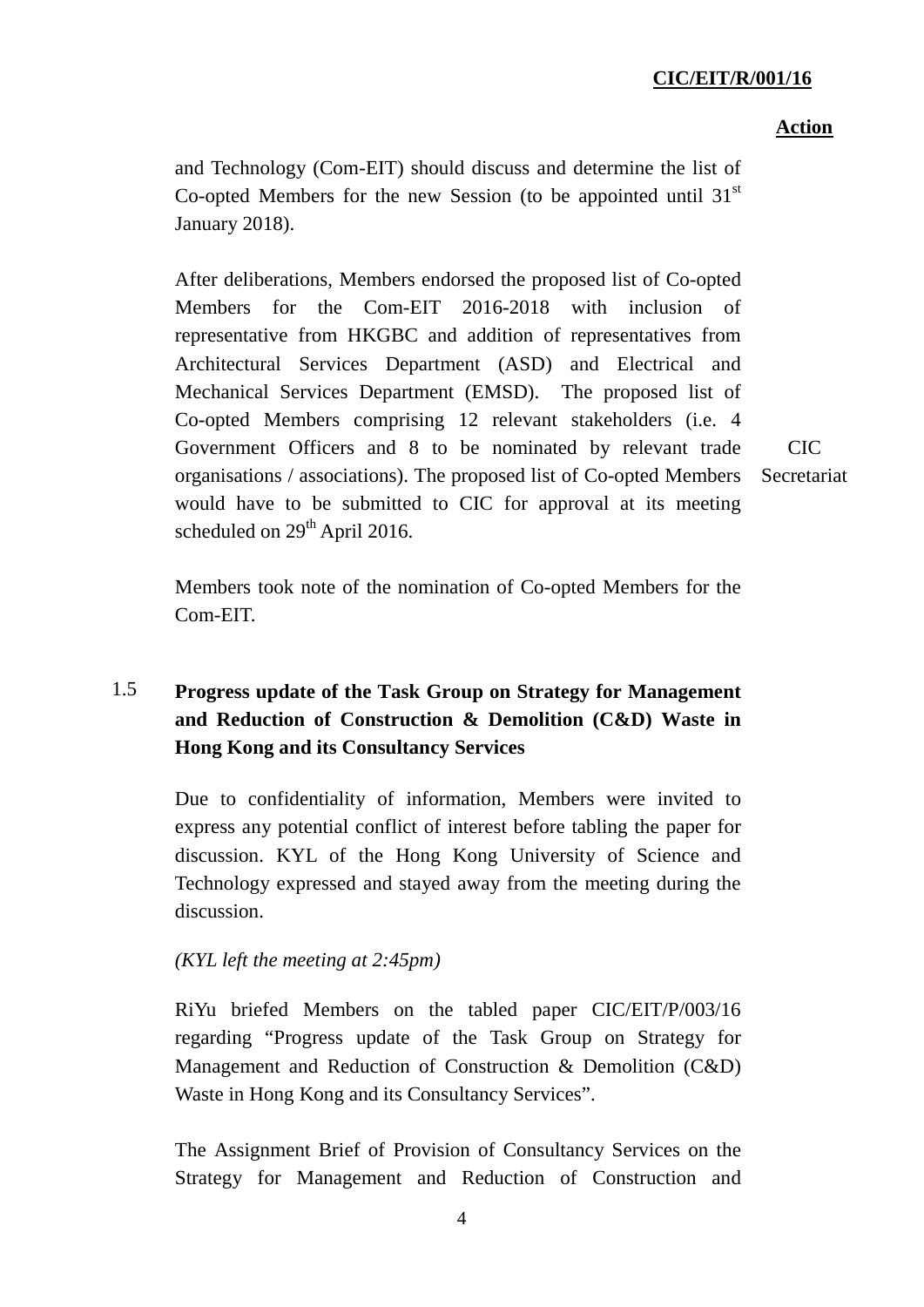Demolition Waste in Hong Kong for the CIC was endorsed by Com-EIT at its Meeting No. 004-15 held on  $12^{th}$  November 2015.

Subsequent tender document (in the form of RFP) was issued on  $22<sup>nd</sup>$ January 2016. Five proposals were received. An assessment panel chaired by Ir Ringo YU for the five vendors with an interview was held on 11<sup>th</sup> March 2016. After careful consideration of all the submitted technical proposals, interviews as well as fee proposals of the submission, a recommendation was made to award the contract to PolyU Technology and Consultancy Co. Limited (PolyU) with a Consultancy Fee stated in the tabled paper CIC/EIT/P/003/16. As the Consultancy Fee exceeded the estimated budget, thus budget reallocation and endorsement from Com-EIT is required.

After deliberations, Members endorsed the proposed Consultant and budget reallocation for the Consultancy Services. The tabled paper was collected after discussion in the meeting.

*(KYL joined the meeting at 3:18pm)*

*(KnT joined the meeting at 3:20pm)*

*(See item 1.10(i) which was reported before item 1.6)*

# 1.6 **Progress update on the Provision of Consultancy Services for the Survey on the Potential Utilisation of Prefabrication Yard in Hong Kong**

SYLg briefed Members on the paper CIC/EIT/P/004/16 regarding "Progress update on the Provision of Consultancy Services for the Survey on the Potential Utilisation of Prefabrication Yard in Hong Kong".

Tender document (in the form of RFP) for the Consultancy Services for the Survey on the Potential Utilisation of Prefabrication Yard in Hong Kong was issued on  $18<sup>th</sup>$  January 2016. Three returns (in which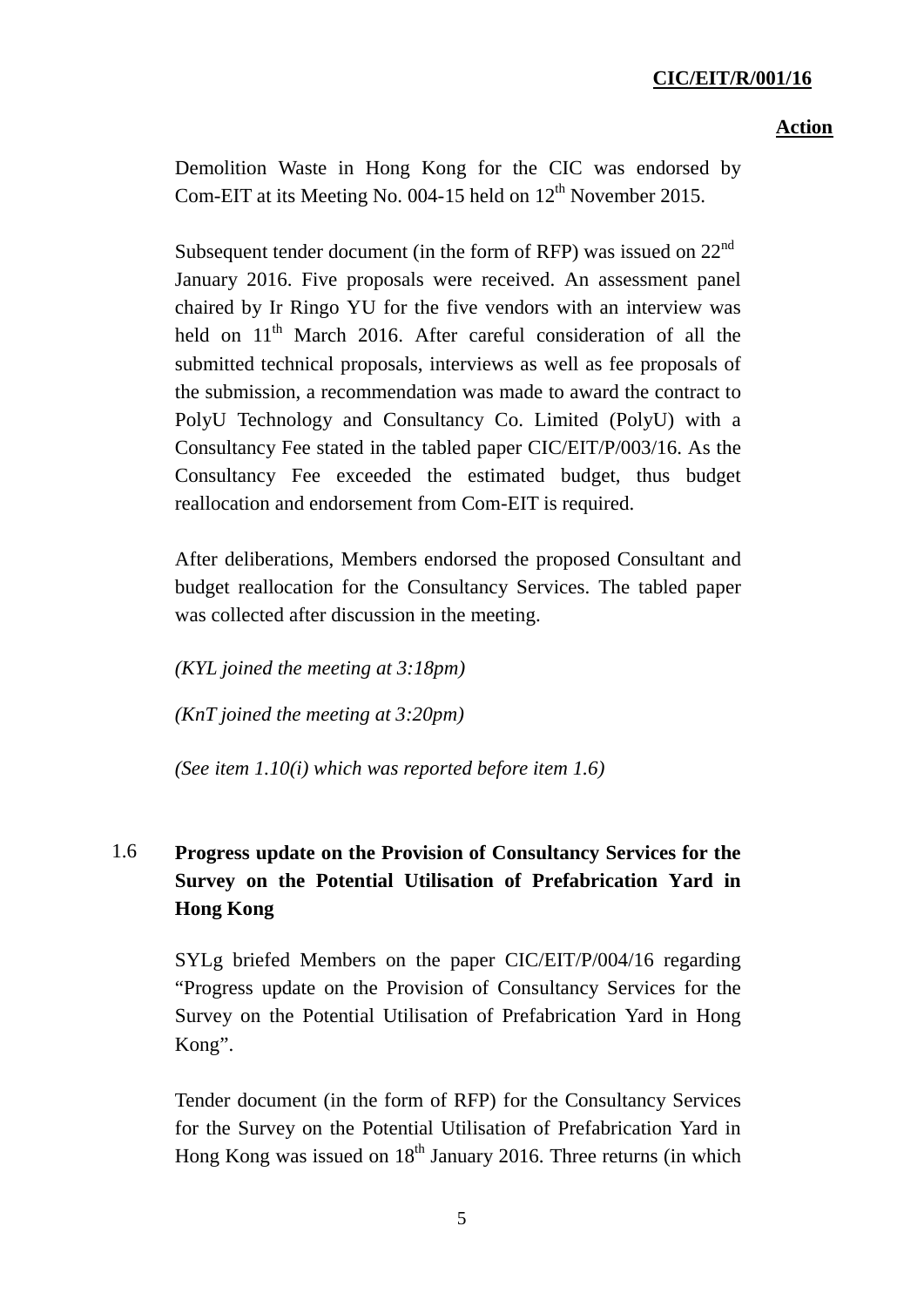### **Action**

two of them rejected) were received. An assessment was conducted on 22<sup>nd</sup> February 2016. After careful consideration of all the submitted technical proposals, as well as fee proposals of the submission, a recommendation was made to award the contract to Mercado Solutions Associates Ltd. (MSA) with a Consultancy Fee stated in the tabled paper CIC/EIT/P/004/16.

A kick off meeting with briefing was held with MSA on  $3<sup>rd</sup>$  March 2016. MSA is now studying the background information and preparing an Inception Report for comment and endorsement.

In addition, a site visit to the prefabrication rebar yard at Tsing Yi was arranged on  $30<sup>th</sup>$  March 2016 to have a better idea and understanding on the prefabrication conditions and provisions in Hong Kong.

Members took note of the progress of the Provision of Consultancy Services for the Survey on the Potential Utilisation of Prefabrication Yard in Hong Kong.

# 1.7 **Progress update of the Working Group on Roadmap for BIM Implementation**

KnT briefed Members on the paper CIC/EIT/P/005/16 regarding "Progress update of the Working Group on Roadmap for BIM Implementation".

Tender document (in the form of RFP) for Preparation of BIM Standards to Facilitate the Submissions of General Building Plans (GBP) was issued on  $2<sup>nd</sup>$  July 2015 (1st time) and  $16<sup>th</sup>$  September 2015 (2nd time) respectively. While receiving not enough proposals for the 1st submission, the 2nd submission received four proposals.

An assessment was conducted on  $28<sup>th</sup>$  October 2015. After careful consideration of all the submitted technical proposals, as well as fee proposals of the submission, a recommendation was made to award the contract to Advanced Construction Information Development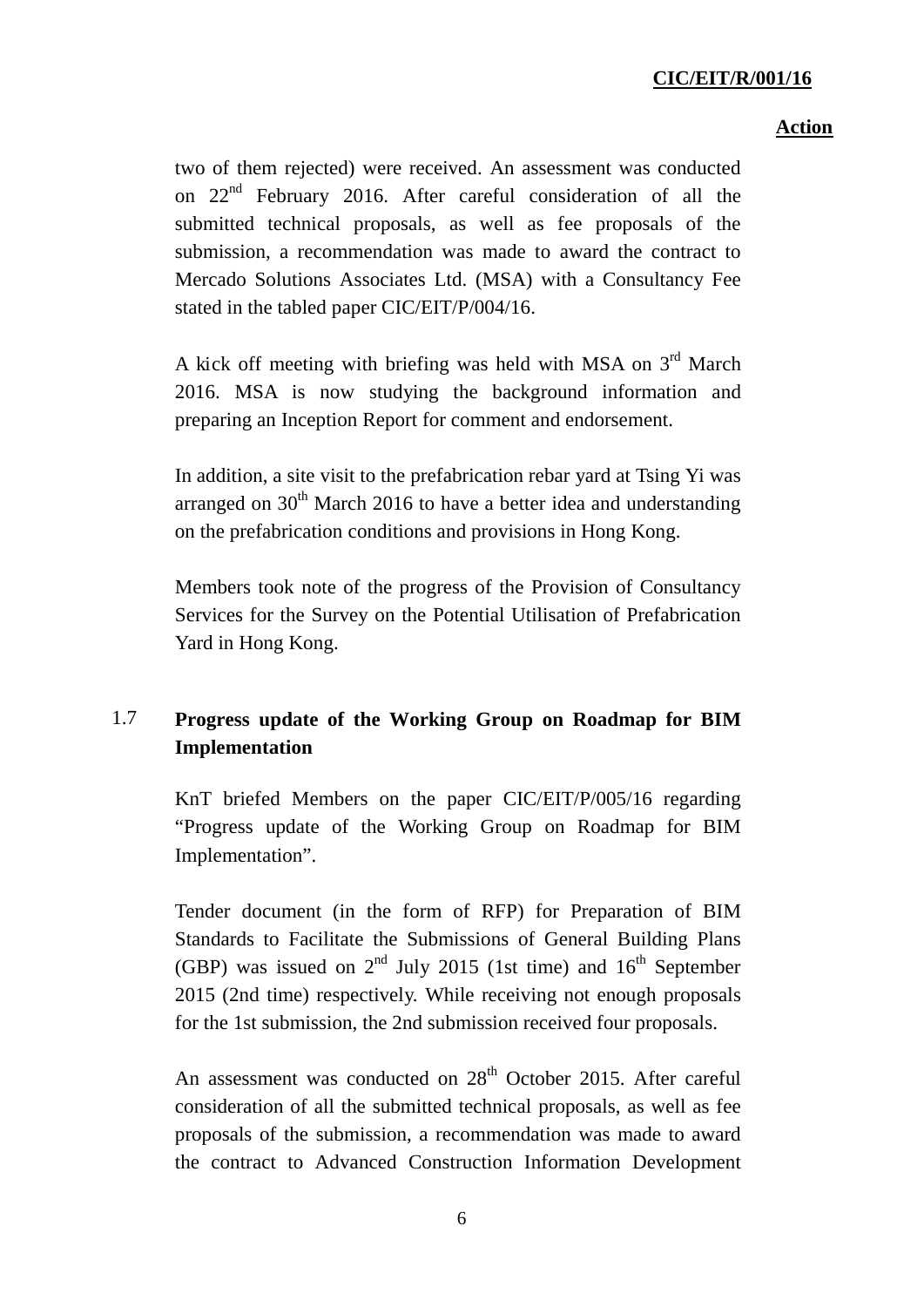**Action**

Limited (ACID) with a Consultancy Fee stated in the paper CIC/EIT/P/005/16.

The Task Group held its last meeting on  $7<sup>th</sup>$  December 2015 for the discussion of the Consultancy and update of BIM Roadmap. ACID presented its idea during the meeting and responded to members' concerns. In upcoming meetings the Task Group would focus on the progress update of the Consultancy and review of the BIM Roadmap.

Members raised a concern on the monopoly of the BIM software companies and advised the Working Group to take note of.

Members took note of the progress of the Working Group on Roadmap for BIM Implementation.

*(SLyk and ALam left the meeting at 4pm)*

## 1.8 **Progress update of the Task Group on Establishment of Industry Standard for BIM Implementation**

KnT briefed Members on the paper CIC/EIT/P/006/16 regarding "Progress update of the Task Group on Establishment of Industry Standard for BIM Implementation".

The CIC Building Information Modelling Standards (Phase One) was published in September 2015. Upcoming meetings would focus on preparing other phases in different aspects upon feedback received from the industry towards the Phase One Standards.

Members took note of the progress of the Task Group on Establishment of Industry Standard for BIM Implementation.

# 1.9 **Work Plan and Budget for 2016 & 2017 cum Implementation Plan of Report on "Building for a Better Future – Vision 2030"**

AaY briefed Members on the paper CIC/EIT/P/007/16 regarding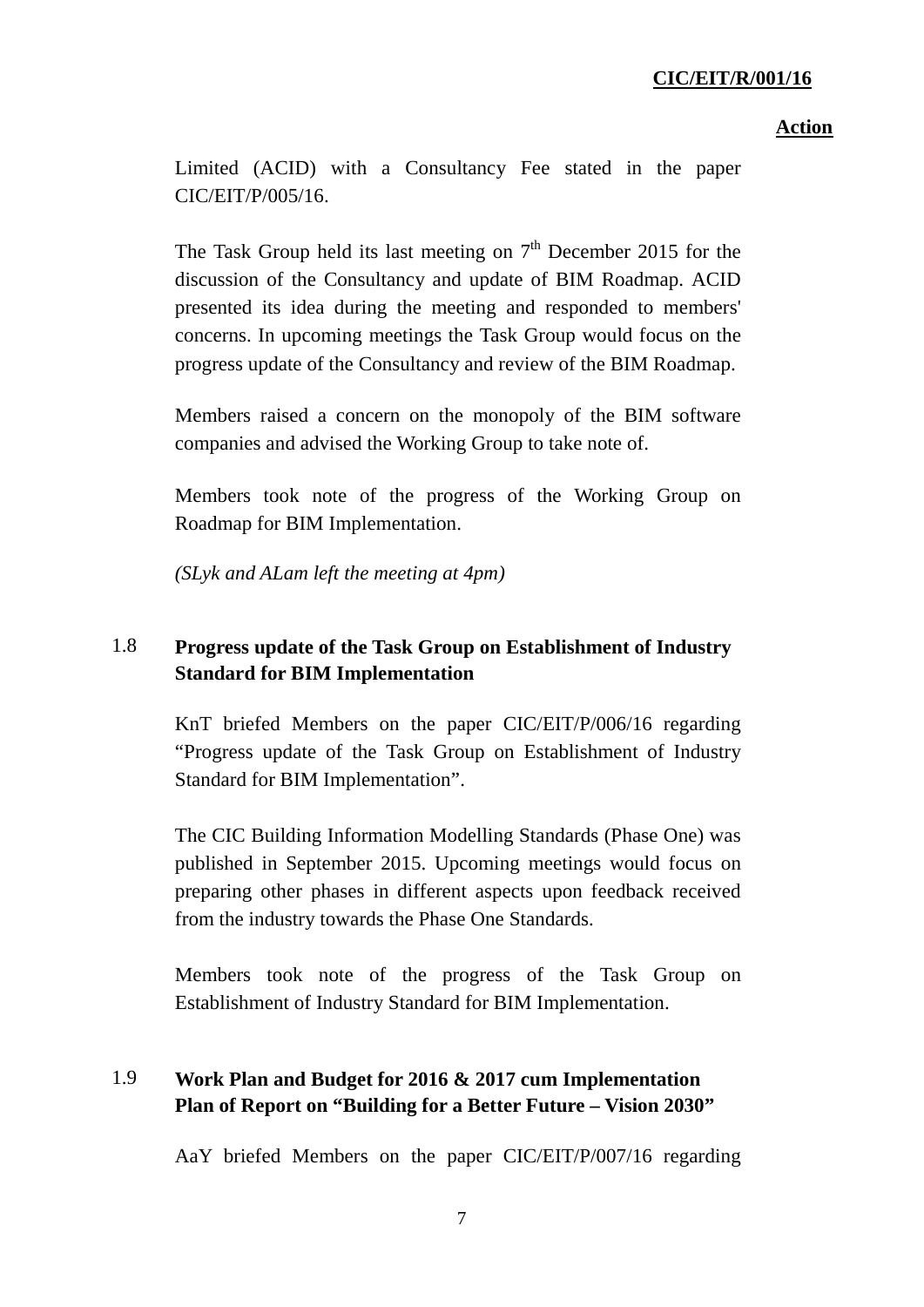#### **Action**

"Work Plan and Budget for 2016 & 2017 cum Implementation Plan of Report on "Building for a Better Future – Vision 2030"".

The key tasks to be carried forward from Year 2015 including to accelerate adoption of BIM in the industry, to conduct a survey and analysis on the potential utilisation of prefabrication yard in Hong Kong, to start some trial run programme to verify the practicability of river sand substitutes with the results obtained from laboratory, to commission a consultant to study and formulate strategy for management and reduction of construction and demolition waste in Hong Kong and to continue the background research on Carbon Labelling Scheme (Phase II).

According to the Interim Report 'Building for a Better Future – Vision 2030' for the Hong Kong Construction Industry, 8 recommendations would be under the purview of the Com-EIT. Moreover, CIC would work closely with Hong Kong Green Building Council (HKGBC) and collaborate with them in a greater extent for year 2016.

After deliberations, it was agreed for the CIC Secretariat to consolidate the recommendations from the Interim Report and circulate to Members for discussion on the feasibility of implementation. CIC **Secretariat** and All

[**Post Meeting Note**: CIC Secretariat circulated the recommendations of the Mckinsey Report to Members on  $30<sup>th</sup>$  March 2016 after the meeting to provide feedback.]

#### 1.10 **Any Other Business**

(i) Representative from EPD briefed Members on the update progress of the pilot scheme of application of GPS installed on dump trucks to monitor the movement of construction waste. They are exploring the mandatory use of positioning technology to enhance the control of fly-tipping of construction waste.